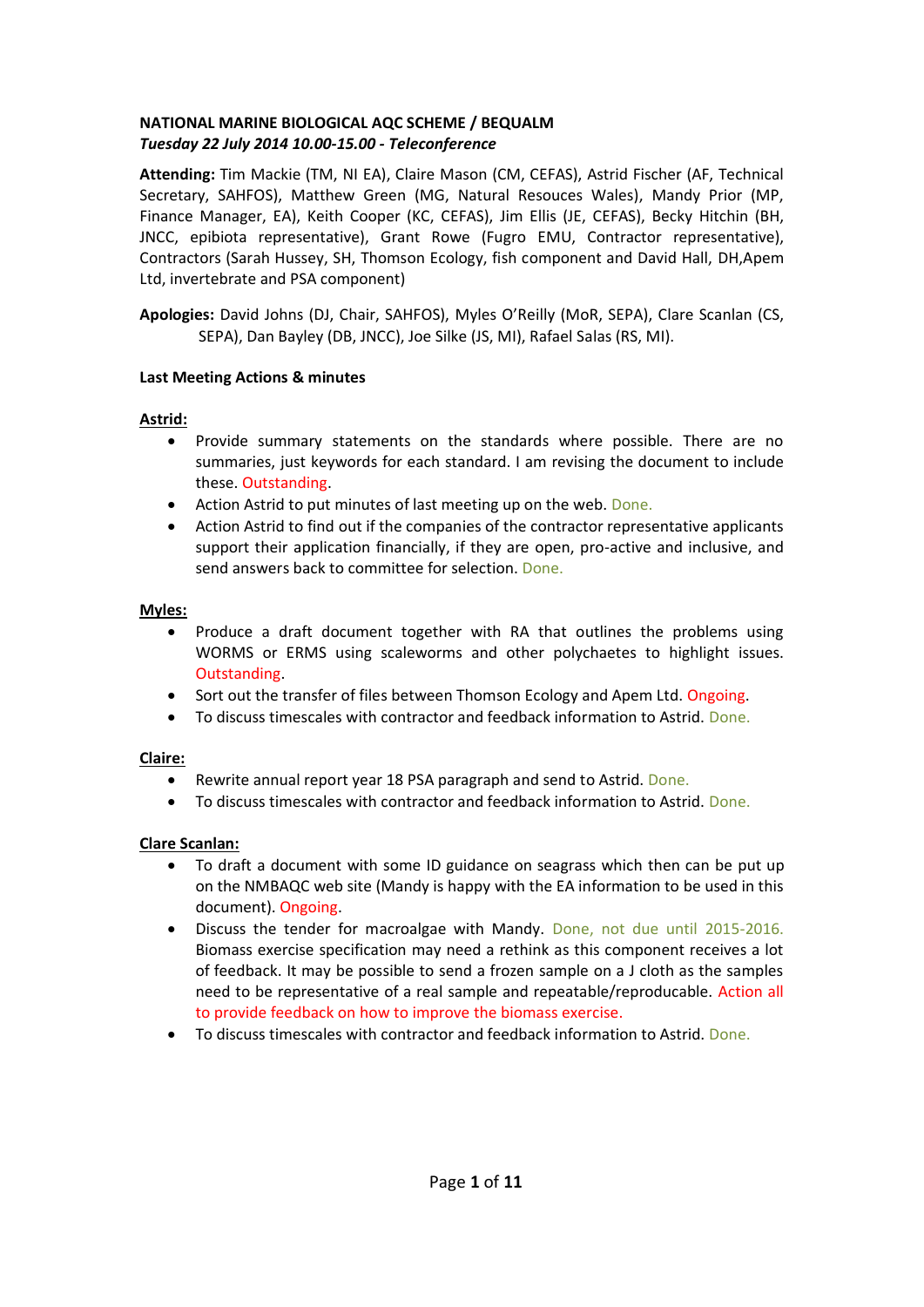## **Mandy:**

- Discuss the tender for macroalgae with Clare and to check when the contract runs out. Done, not due until 2015-2016.
- Find out how many EA staff can attend a possible macroalgae workshop. N/A, workshop has been postponed until next year.
- send out ballpark figure for the Saltmarsh ring test. Done, this is £260 per individual. Tina Ainslee from the EA is organising this and the signup note should be going out soon for the test to be held in August.
- Get involved with the call for participants for fish workshop.
- Ask Sarah Peaty about the current status of BEQUALM. CSEG may have a representative on BEQUALM. Done.
- Sort out the transfer of files between Thomson Ecology and Apem Ltd. Ongoing.
- Circulate Saltmarsh report once ready. Done. The EA would like to publish the Saltmarsh standard with an ISBN link on the gov.uk web site around next year. The NMBAQC web site can then link to this.

### **Jim**

- Contact Sarah Hussey from Thomson to discuss timings of the exercises. Done.
- Discuss fish workshop with Thomson Ecology and give the go-ahead. Done.
- Discuss timescales with contractor and feedback information to Astrid. Done.

## **David Hall**

• Arrange to see Claire Mason regarding the PSA component. Done.

### **All:**

- Send current protocols to Astrid so that she can hold a library of relevant documents. Outstanding- Astrid to send an email around with more information.
- Let Astrid know which standards are relevant and which ones are not. Ongoing.
- If anyone gets  $\geq$  15 numbers of an unusual fish species, could they collect them and use them for a Fish ringtest exercise. Ongoing.
- Send comments on HBDSEG workplan to David Johns and Astrid. Done.
- Comment on second draft of epibiota document. Outstanding.

### **Phytoplankton update**

- 64 participants from 40 laboratories are taking part in the 2014 exercise
- All sample counting and identification results are now in
- HAB quiz in "Oceanteacher" is underway with a deadline of 15th sept.
- We have purchased a license for the software "ProLab Plus" by QuoData to generate stats report for the exercise.
- The stats report should be out in October
- Workshop will take place in Denmark this year in the first week of November.

It was asked if the Phytoplankton Component could continue to use the BEQUALM brand, which (at least outside UK) has more recognition then NMBAQC? The committee felt that it was not appropriate as BEQUALM had now officially closed. Action Astrid to check that links to BEQUALM are removed from the web site. The committee felt that one thing we could do is to change the N in NMBAQC to stand for Northeast Atlantic rather than National if that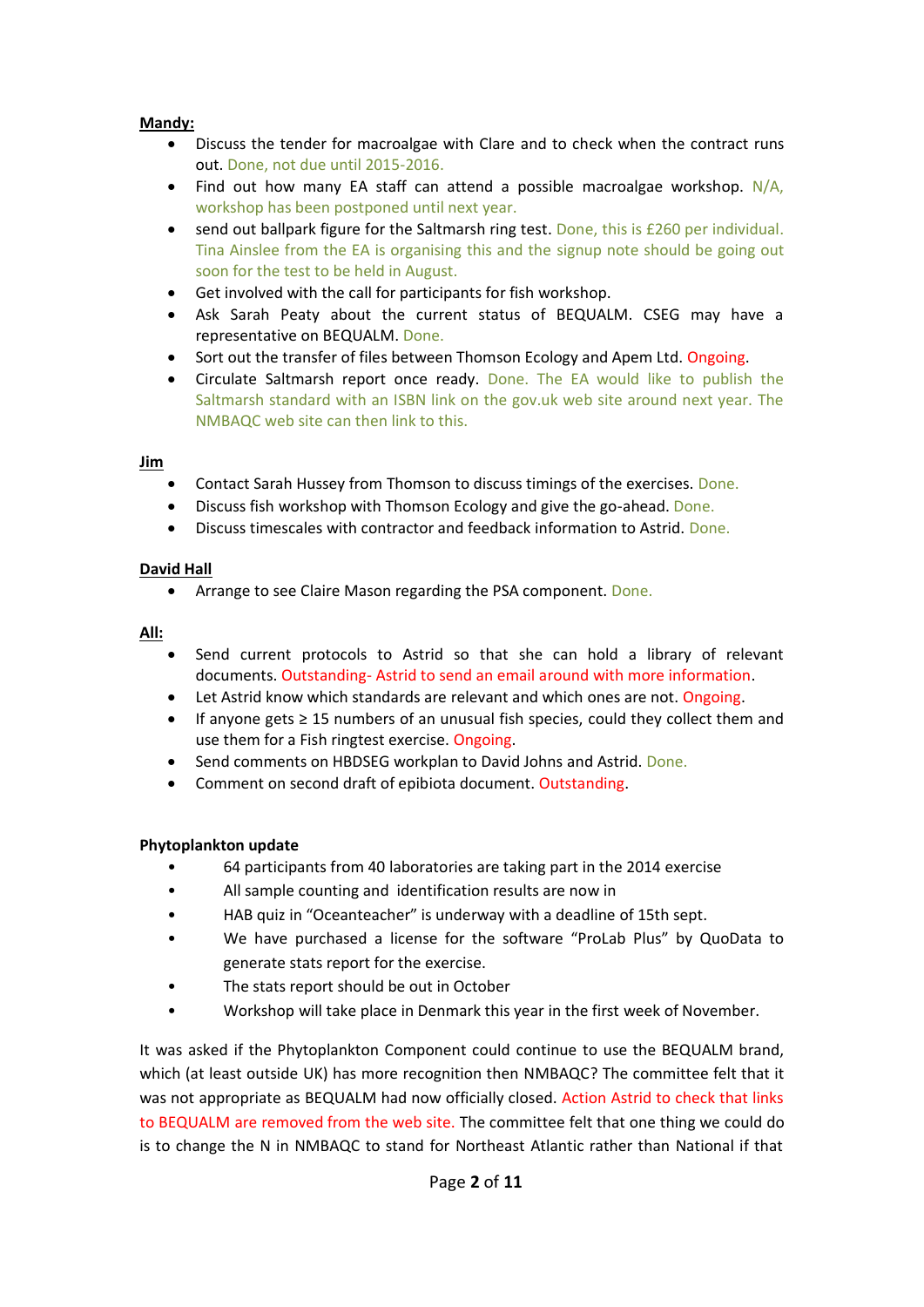would make a difference. We all use common standards and approaches and the name NMBAQC is now well established, but it should reflect the area of expertise of the contractors administrating the ring tests of the scheme. Action all to think about possible acronym change for NMBAQC.

| <b>LabCode</b> | <b>F-RRT</b> | F-RT |
|----------------|--------------|------|
| 2101           | x            |      |
| 2102           | x            | x    |
| 2103           | X            | x    |
| 2104           | x            | x    |
| 2105           | X            |      |
| 2106           | x            | x    |
| 2107           | x            |      |
| 2108           | x            | x    |
| 2109           | X            | x    |
| 2110           | X            | x    |
| 2111           | X            | x    |
| 2112           | x            | x    |
| 2113           | X            |      |
| 2114           | x            | x    |
| 2115           |              | x    |
| 2116           |              | X    |
| 2117           |              | x    |
| 2118           |              | x    |
| 2119           | х            |      |
| 2120           | x            |      |
| 2121           | x            |      |
| 2122           | x            |      |
| 2123           | x            |      |
| 2124           | X            |      |
| 2125           |              | x    |
| <b>TOTAL</b>   | 20           | 14   |

# **Contractors update- Thomson Ecology** & **Fish update**

2014 / 2015 Participation (List correct as of 27th June 2014)

Update at the meeting: There are now 21 participants for the F-RRT and 16 for the F-RT, with a total of 25 participating labs.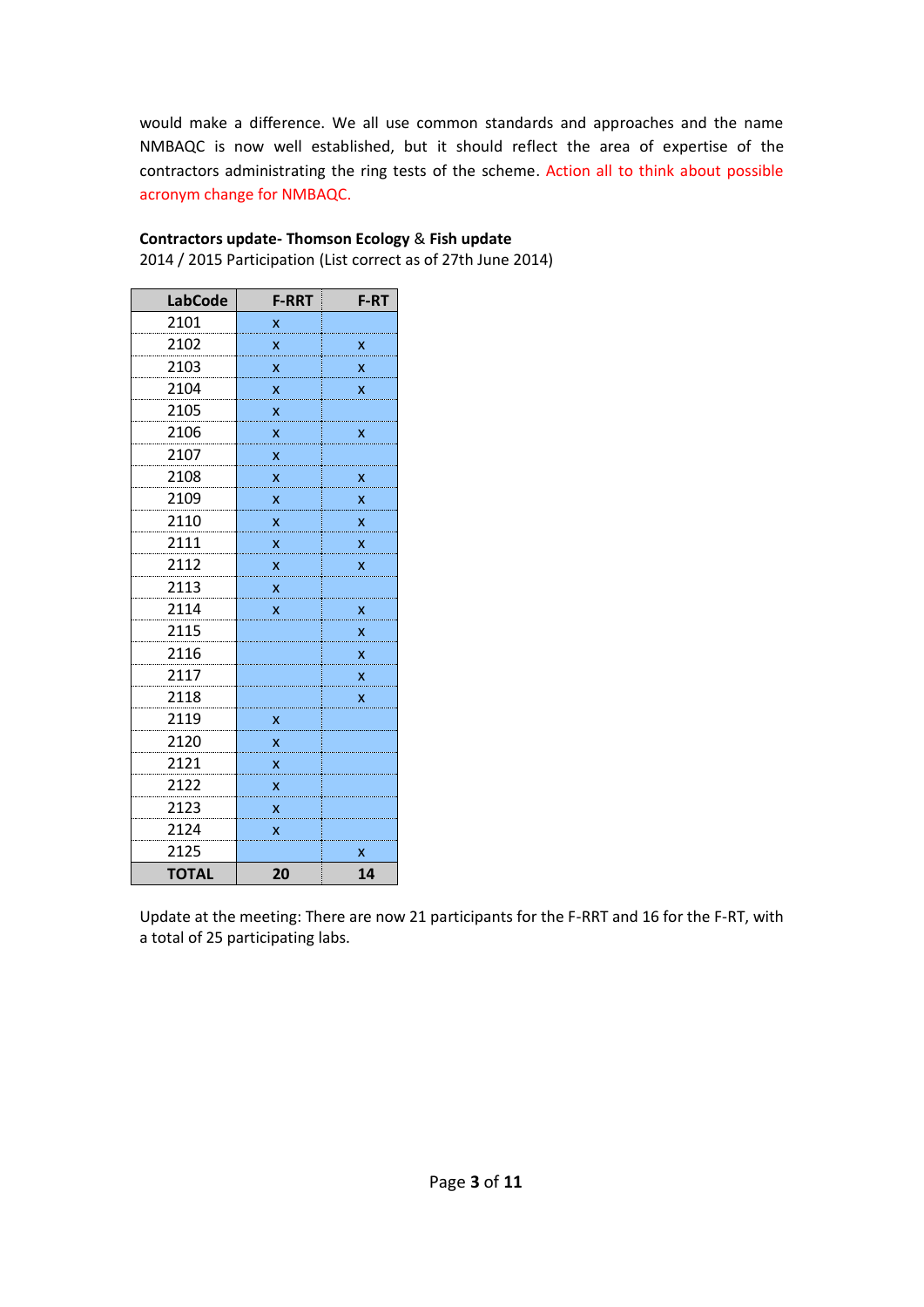#### **Progress on circulations**

## **Scheme Year 20 (2012/13)**

| Exercise/                                         | <b>Status</b>                                                            | <b>Returns/Notes</b>                                                                                                     |
|---------------------------------------------------|--------------------------------------------------------------------------|--------------------------------------------------------------------------------------------------------------------------|
| <b>Reports</b>                                    |                                                                          |                                                                                                                          |
| <b>FRRT05</b>                                     | Re-analysis of fish taxa<br>completed.<br>Completed<br>and<br>published. | Fifteen fish taxa to be from Northwest<br>European waters (CSEMP<br>samples<br>where appropriate).                       |
| <b>FRT07</b>                                      | Deadline for returns 04-<br>$04 - 14.$<br>Completed<br>and<br>published. | General Fish Ring Test - Assorted Fish<br>Taxa (fifteen taxa).                                                           |
| <b>Annual</b><br><b>Fish</b><br><b>Rep</b><br>ort | Pending.                                                                 | Report writing will start upon completion<br>of analysis and reporting on FRT07.<br>This report should be with Jim soon. |

## **Scheme Year 2014/15 Timetable for the Fish component**

| Exercise/      | <b>Event/Date</b>       | <b>Notes</b>                                       |
|----------------|-------------------------|----------------------------------------------------|
| <b>Reports</b> |                         |                                                    |
| FRRT06         | Protocol and request    | Fifteen fish taxa to be from Northwest             |
|                | for specimens to        | European waters (CSEMP samples                     |
|                | distributed<br>be.      | where appropriate).                                |
|                | 08-09-14.               |                                                    |
| <b>FRT08</b>   | Distribution of samples | General Fish Ring Test - Assorted Fish             |
|                | 03-12-2014              | Taxa (fifteen taxa).                               |
| <b>Fish</b>    | Late 2014 or early 2015 | 2.5 days, 12 participants                          |
| work           |                         |                                                    |
| shop           |                         | Lead/support: Steve Coates &<br>Peter<br>Henderson |

The Fish workshop should not clash with other training courses, such as the Institute of Fisheries Management workshop, unless this can be done as a joint workshop. Thomson intends to hold the workshop at their offices. It should also not clash with the Benthic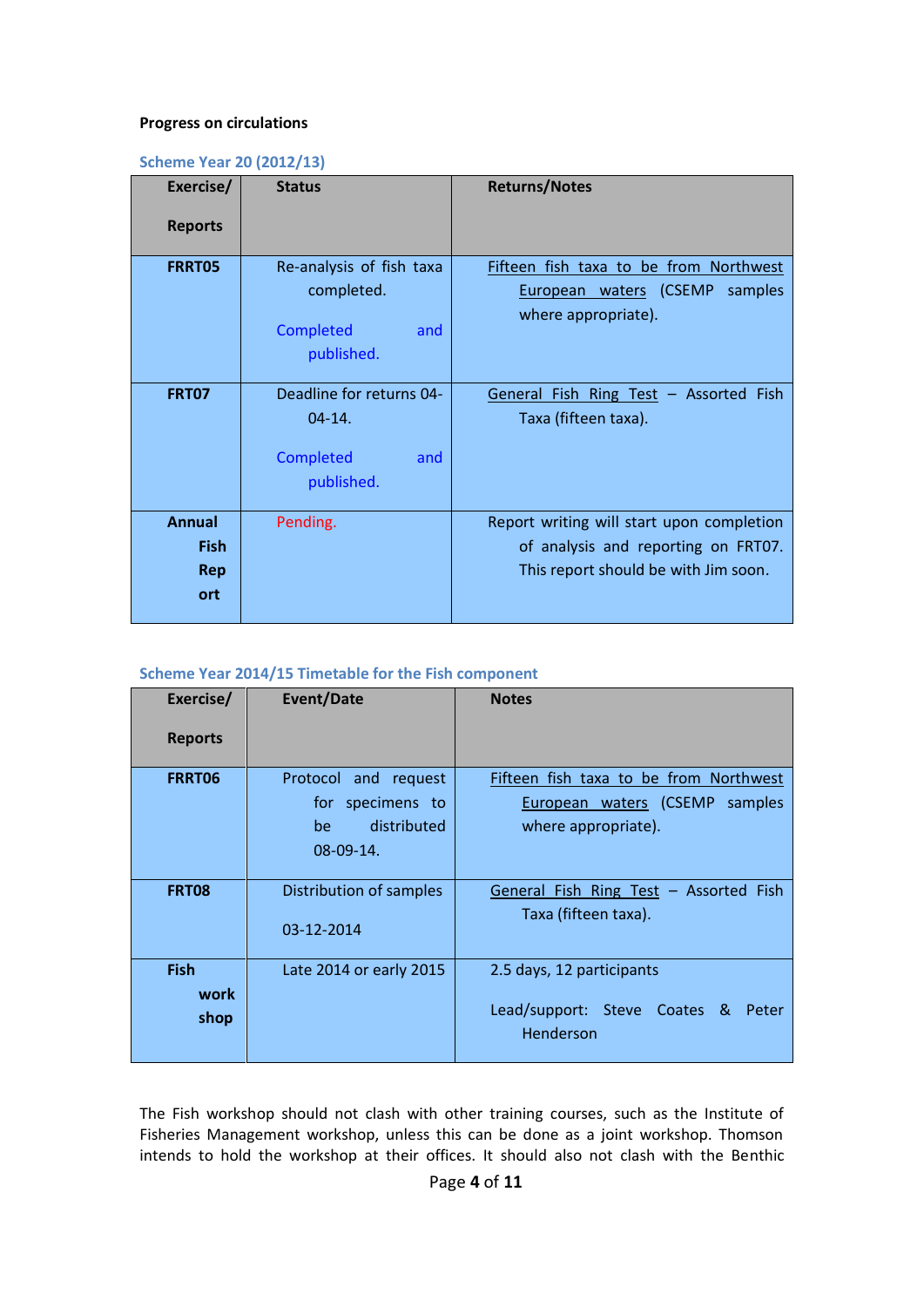invertebrate workshop already planned for November. It would be good to send out signup information soon, we would need a date. The signup would also have to say that we won't be able to refund moneys should the workshop go ahead.

Development of 3<sup>rd</sup> ring test is still under discussion- Astrid mentioned that HBDSEG are discouraging a larval fish ring test. The NMBAQC committee was surprised by the HBDSEG response, and asked for clarification if this was considered for all ichyplankton incuding zooplankton. The consensus from NMBAQC was that many fish laboratories would benefit from such an exercise, and that when you take a sample you get a mixed stage post-larval catch, and that ring tests should be representative of real samples. Also, fish larvae are being used to identify spawning grounds. In marine recorder you can specify which stage of a species you have identified. It is something that Jim and Sarah, in consultation with Steve Milligan at Cefas, can look at over time. Targeted training exercises may inspire people.

One of the contractors had complained that the previous ring test included a non-British specimen, an Indian goatfish, which caught them out and took a long time to ID. The NMBAQC committee felt that invasive species that are likely to occur in British waters can be included, but not non-native species which are unlikely to be found here. Thomson apologised and hadn't intended to catch anyone out, but just showing that provenance alone is not always enough for identification. The UNESCO 3 volume guide to fish species could be used as a guideline on which species to include. Action Jim to produce a list of fish species that can be included in ring tests- this should also be made clear on the NMBAQC web site.

## **Epibiota update**

Update on epi-benthic video and still analysis best practise guide. Becky Hitchin has talked to the JNCC monitoring head on Friday and she's very keen for us to continue working on the document and will hopefully get us all official work time in which to work on it. JNCC hopes to complete the 2<sup>nd</sup> draft within the next two weeks, and will send it to Astrid to circulate.

Tim has been approached by Dr. Annika Clements from AFBI (James Strong's replacement on the Seabed Habitat Mapping group) to see if she could become more involved in committee and video ring test etc. The NMBAQC committee agreed this would be an excellent idea. Action Dan Bayley/ Becky Hitchin to liaise with Dr Annika Clements.

Marine Eco-Sol, Bangor University and a large number of other marine specialists have been working on the new guide to 'Signs of Life on the Seabed of the British Isles' and it is well on the way to being ready for publishing. The first draft of the book contains 160 marine taxa from the north east Atlantic who produce evidence features.

The evidence features described within the book are commonly seen whilst diving or on drop down video footage, but are known to cause confusion when it comes to identification. The aim of the identification guide is to describe these evidence features to enable the their identification to the correct taxa level upon data entry, so that they can make a contribution to our knowledge of marine biodiversity in the north east Atlantic. The book has been written with drop down video analysts, scientific and an amateur naturalist divers all in mind. If this identification guide sounds as though it could be of use to your organisation or company please could you send a letter (or email with signature) of support back to me. This expression of interest from you will help persuade publishers that this publication has commercial viability. We are convinced from speaking to many of you that there is a large interest in publishing this guide amongst agencies, universities, consultancies, video analysts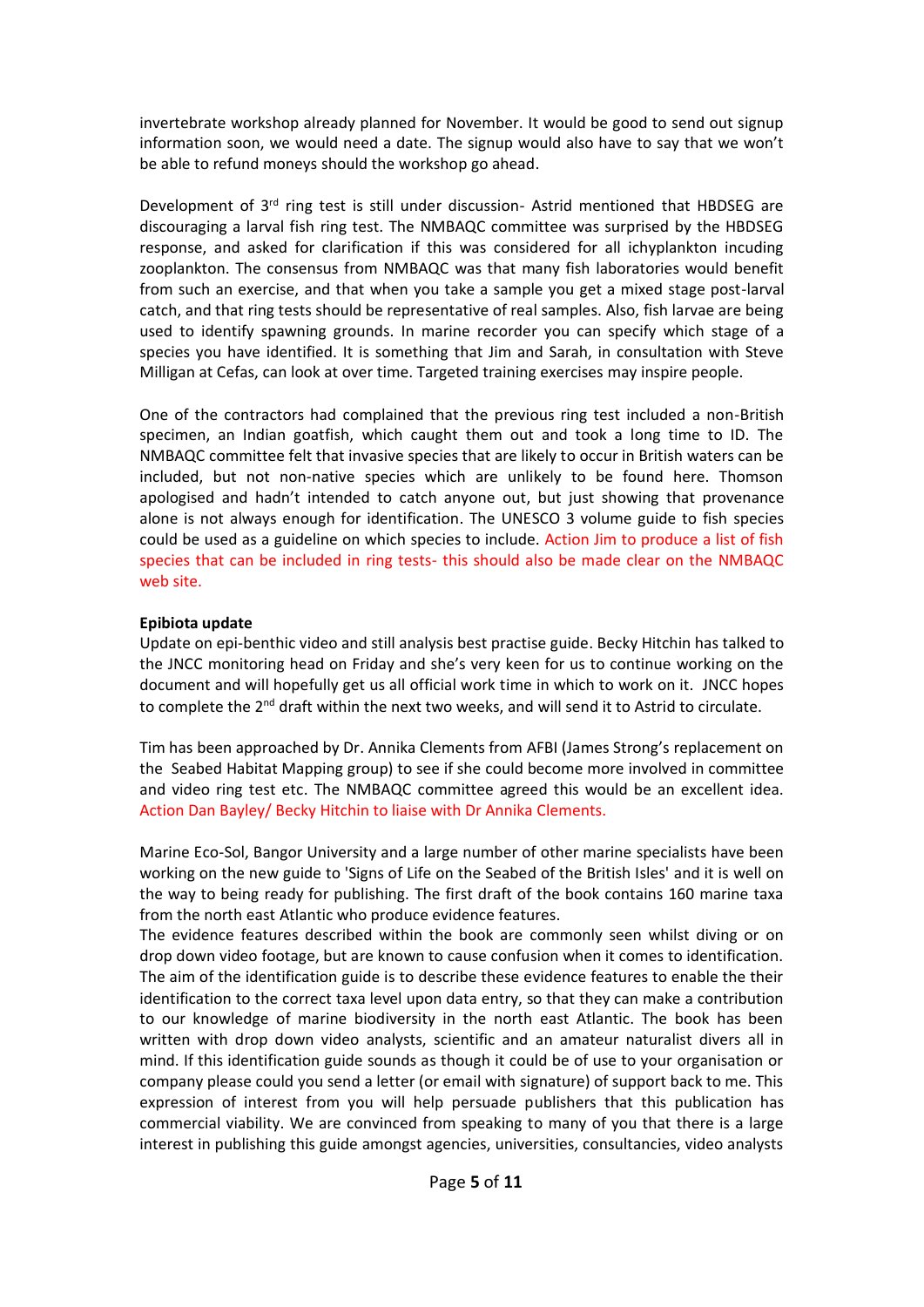and divers, but in order to get the book out to you, we need some letters of support from you, for which we would be very grateful.

The book has been divided into six chapters: Eggs, Tubes, Burrows, Tracks, Siphons and Cryptic. Of the 160 species which are going to be included 100 have been written up into pages. Although the majority of the species are subtidal, there are a number of species included in the book that can be found on the intertidal shore. Each species has at least two photographs, one of the evidence feature and one of the species itself. The book will be fully proof read by specialists, two of whom have already offered their time towards the project. Although the book is nearing completion there are a number of areas of the project which still need finalising.

Action David Johns to write a letter of support for the book to be published.

### **Priorities from HBDSEG**

David and Astrid attended the last HBDSEG meeting in Plymouth. Roger Proudfoot has made a real case for the need for extra funding for NMBAQC and MMS felt that they needed more information on the benefits of NMBAQC. Colin Moffat from Marine Scotland Science has volunteered to help NMBAQC do a gap analysis of where external quality control is needed. Roger will set up an initial contact between Colin and David. From our submitted report HBDSEG also mentioned that there was no need for initialising a fish larvae ring test as these are not routinely identified in CMA surveys.

## **Macroalgae**

- 1. Macroalgal blooming/seagrass ring tests bulletins and reports have been issued. We still have a significant discrepancy between the pass rates of Z-scores calculated using the mean of participants' results and compared with the GIS assessment. We are looking into this: if anyone has experience with the ImageJ type of programme and any thoughts on why this is, please get in touch with me.
- 2. Rocky shore macroalgae ring test the bulletin and report have been issued. Performance overall was good. It was a more challenging exercise this time, so results are encouraging.
- 3. Certificates there will be a delay in producing these, as the contractor is currently on maternity leave. I will try to get these out as soon as I can, but we also need the contractor to counter-sign them.
- 4. Poster Astrid and I have put something together for a hard copy poster, and Astrid has done sterling work on turning this into an e-poster. Thanks to those who provided photos – the e-poster version gives us the opportunity to use more of them. Can you give us feedback on the drafts? So far we have signed up the e-poster for the Challenger Society meeting and the MASTS ASM in September.
- 5. Leaflets we have also drafted a leaflet based on the poster. Can the Committee consider what sort of leaflet they prefer in terms of size and quality? Do you want an A4 version that any of us can print off, or something smaller (A5)? I thought a glossier A5 would be nice, but this would cost money to produce, so A4 easy print is the simpler (and cheaper) option.
- 6. Saltmarsh plants ring test Mandy will speak to this, but the EA has kindly agreed to allow other participants to take part in the next exercise (likely to be in August). This will be on the basis of individual participants, rather than per lab, and the cost will be £230 per person. Reports are tailored to the individual. There will be a letter forthcoming from the EA. The EA's contract has another year to run, i.e. this coming exercise and the following one in 2015. How the exercise will run after this has yet to be discussed.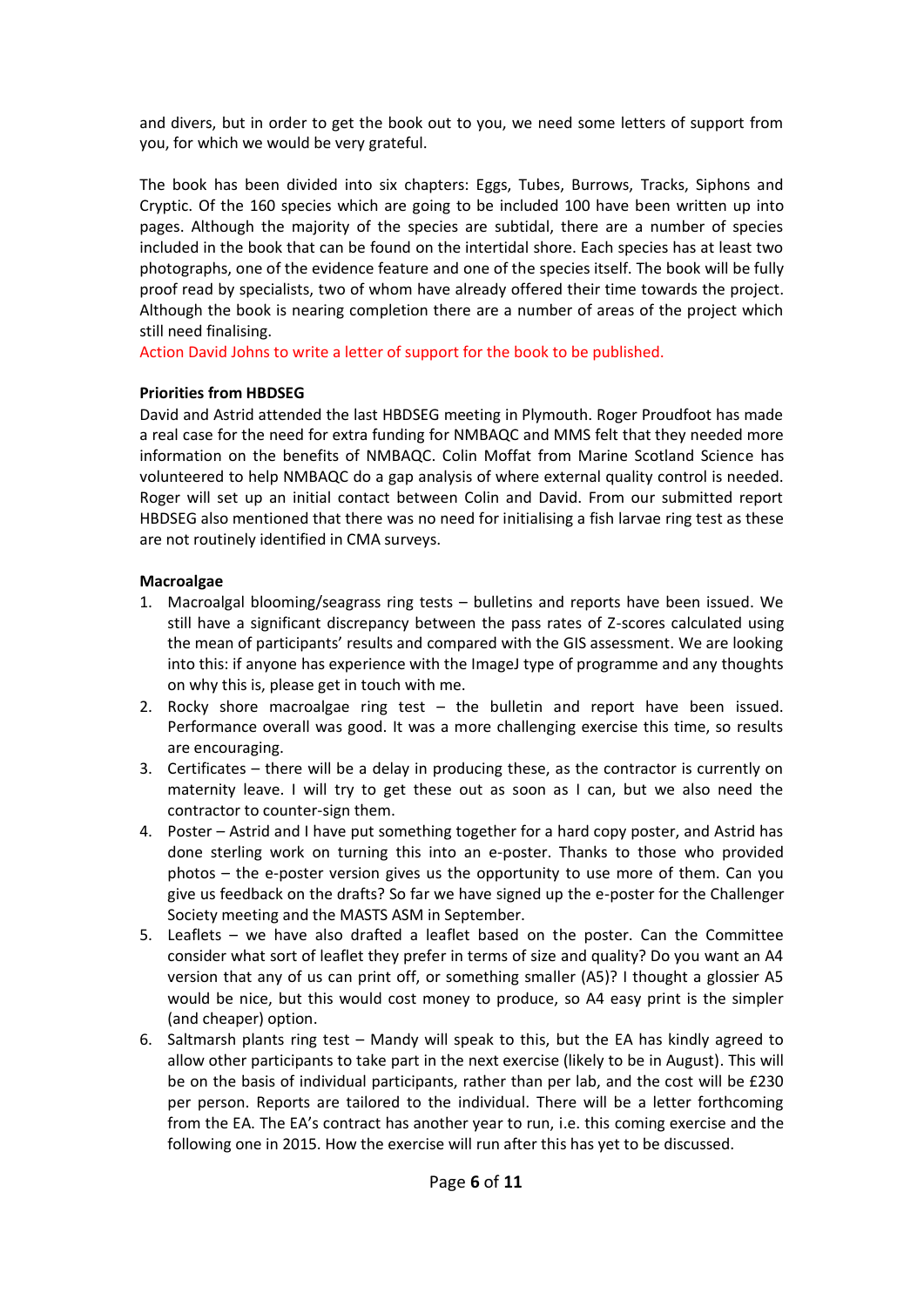7. Workshop- it was too much for me to organise without Emma's help. I'm hoping to do it for next year.

Saltmarsh mapping standard MAST (e)poster/ flyers

## **Contractors update- APEM Ltd**

1. Subscriptions:

| LabCode        | RT47/48                  | <b>LR19</b>              | <b>MB22</b>    | OS56/57/58   |
|----------------|--------------------------|--------------------------|----------------|--------------|
| BI_2101        | $\mathbf{1}$             | $\mathbf{1}$             | $\mathbf 1$    | $\mathbf{1}$ |
| BI_2102        | $\mathbf{1}$             | $\mathbf{1}$             | $\mathbf{1}$   | $\mathbf 1$  |
| BI_2103        | $\overline{\mathbf{1}}$  | $\mathbf{1}$             | ÷,             | $\mathbf 1$  |
| BI 2104        | $\mathbf{1}$             | $\mathbf{1}$             | ÷              | $\mathbf 1$  |
| BI_2105        | $\mathbf{1}$             | $\mathbf{1}$             | ÷              | $\mathbf 1$  |
| BI_2106        | $\mathbf{1}$             | $\mathbf{1}$             | ۰              | $\mathbf 1$  |
| BI_2107        | $\mathbf{1}$             | $\mathbf{1}$             | ÷              | $\mathbf{1}$ |
| BI_2108        | $\mathbf{1}$             | Ξ                        | ۰              | ۰            |
| BI_2109        | $\mathbf{1}$             | ÷                        | ۰              | ۰            |
| BI_2110        | $\mathbf{1}$             | $\mathbf{1}$             | 1              | ۰            |
| BI_2111        | $\mathbf{1}$             | ÷,                       | $\mathbf{1}$   | ÷            |
| BI_2112        | $\mathbf{1}$             | ÷                        | ÷              | $\mathbf 1$  |
| BI_2113        | $\mathbf{1}$             | ÷                        | Ξ              | $\mathbf 1$  |
| BI_2114        | $\mathbf{1}$             | ä,                       | ÷              | $\mathbf{1}$ |
| BI_2115        | $\mathbf{1}$             | Ξ                        | Ξ              | $\mathbf 1$  |
| BI_2116        | $\mathbf{1}$             | ÷,                       | ÷              | $\mathbf 1$  |
| BI_2117        | $\mathbf{1}$             | ۰                        | ۰              | ÷            |
| <b>BI_2118</b> | $\mathbf{1}$             | ÷                        | ۰              | 1            |
| BI_2119        | $\mathbf{1}$             | ۰                        | ۰              | ۰            |
| BI_2120        | $\mathbf{1}$             | ÷                        | ۰              | ۰            |
| BI_2121        | ÷                        | $\mathbf{1}$             | ۰              | $\mathbf 1$  |
| BI_2122        | ÷                        | ÷                        | ۰              | $\mathbf 1$  |
| BI_2123        | ÷                        | ۰                        | ۰              | $\mathbf 1$  |
| BI_2124        | ÷,                       | ÷                        | ÷              | $\mathbf 1$  |
| BI_2125        | ÷                        | ۰                        | ۰              | $\mathbf 1$  |
| BI_2126        | ۰                        | ۰                        | ۰              | $\mathbf 1$  |
| BI_2127        | ۰                        | ۰                        | ۰              | $\mathbf 1$  |
| <b>BI_2128</b> | ۰                        | ۰                        | ۰              | $\mathbf 1$  |
| BI_2129        | ÷,                       | ä,                       | ÷              | $\mathbf 1$  |
| BI_2130        | ۰                        | ۰                        | ۰              | $\mathbf 1$  |
| BI_2131        | ۰                        | ÷                        | ۰              | $\mathbf 1$  |
| BI_2132        | ÷                        | ÷                        | ÷              | $\mathbf 1$  |
| BI_2133        | ٠                        | ٠                        | ٠              | $\mathbf{1}$ |
| BI_2134        | ÷,                       | ÷,                       | ÷,             | $\mathbf 1$  |
| BI_2135        | ۰                        | ÷                        | ٠              | $\mathbf 1$  |
| BI_2136        | $\overline{\phantom{a}}$ | $\overline{\phantom{a}}$ | Ξ              | $\mathbf 1$  |
| BI_2137        | ٠                        | ۰                        | ٠              | $\mathbf 1$  |
| BI_2138        | $\overline{\phantom{a}}$ | Ξ                        | ۰              | $\mathbf 1$  |
|                | 20                       | 9 <sup>°</sup>           | $\overline{4}$ | 31           |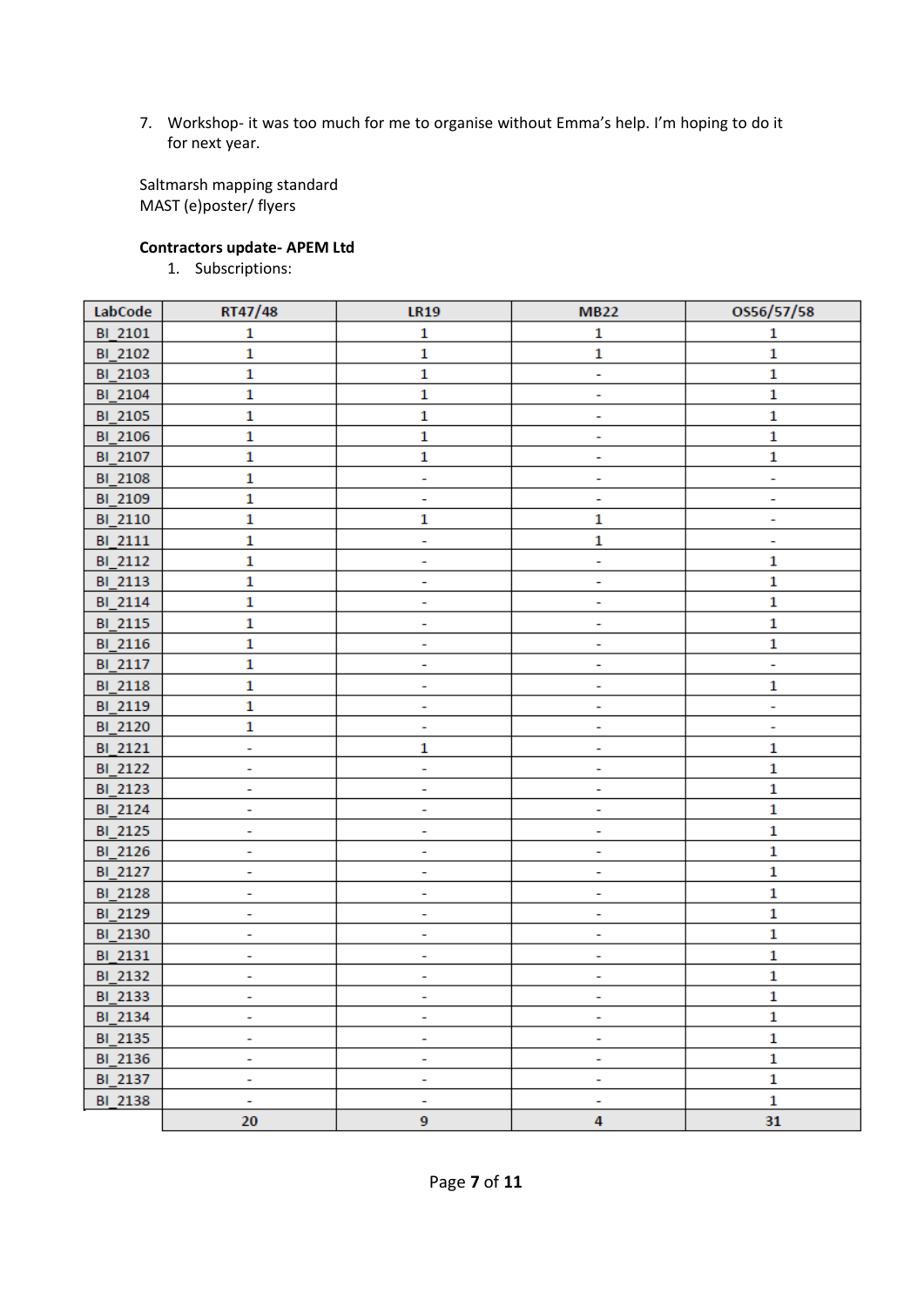| LabCode  | PS52/53/54/55 | PS-OS01/02/03 |
|----------|---------------|---------------|
| PSA 2101 | 1             | 1             |
| PSA 2102 | 1             | 1             |
| PSA 2103 | 1             | 1             |
| PSA 2104 | 1             | 1             |
| PSA 2105 | $\mathbf{1}$  | 1             |
| PSA 2106 | 1             | 1             |
| PSA 2107 | 1             |               |
| PSA 2108 | 1             |               |
| PSA 2109 | 1             |               |
| PSA 2110 | 1             |               |
| PSA 2111 | $\mathbf{1}$  |               |
| PSA 2112 | 1             |               |
| PSA 2113 | 1             |               |
| PSA 2114 | 1             |               |
| PSA 2115 | 1             |               |
| PSA 2116 |               | 1             |
| PSA 2117 |               | 1             |
| PSA 2118 |               | 1             |
| PSA 2119 |               | 1             |
| PSA 2120 |               | 1             |
|          | 15            | 11            |

Still waiting to hear from some regular participants if they are signing up for this year.

### 2. 2014-2015, Year 21 Operations

Source materials for all exercises have been collected (MB, RT & PS). APEM are awaiting the provision of NMBAQC scheme electronic files (historical scheme data and module workbooks) to ensure that the new scheme year can continue in the same format as previous years. Thirty-five organisations have subscribed to the NMBAQC scheme's BI/PS components for 2014-15 (30 for BI & 17 for PS). APEM will continue to promote the scheme's activities and encourage registration ahead of the first circulations.

Protocol documents have been completed for all modules except the new PS-OS module, which will be devised following the completion and examination of trial intercalibration exercises currently in progress. Participant feedback forms (BI & PS Components) have been created to be circulated to all participants ahead of the next Committee meeting.

A revised timetable for scheme exercises will need to be created due to delays in handover from the previous contractor. The new timetable will continue to focus upon realigning all operations within the financial year. All participants will be sent welcome emails along with the final timetable, as soon as it is available.

We have 35 different organisations overall and within a lab 5 sets of data can be submitted for the PSA exercise. For the macrobenthic exercise 6 European labs have signed up, including 2 Belgian, 3 Dutch and 1 French lab. As soon as all the documents from Thomson have been received including previous data and templates we can go ahead with the exercises and send out a new timetable/schedule. The schedule should specify clear cut-off dates/deadlines for submission of samples.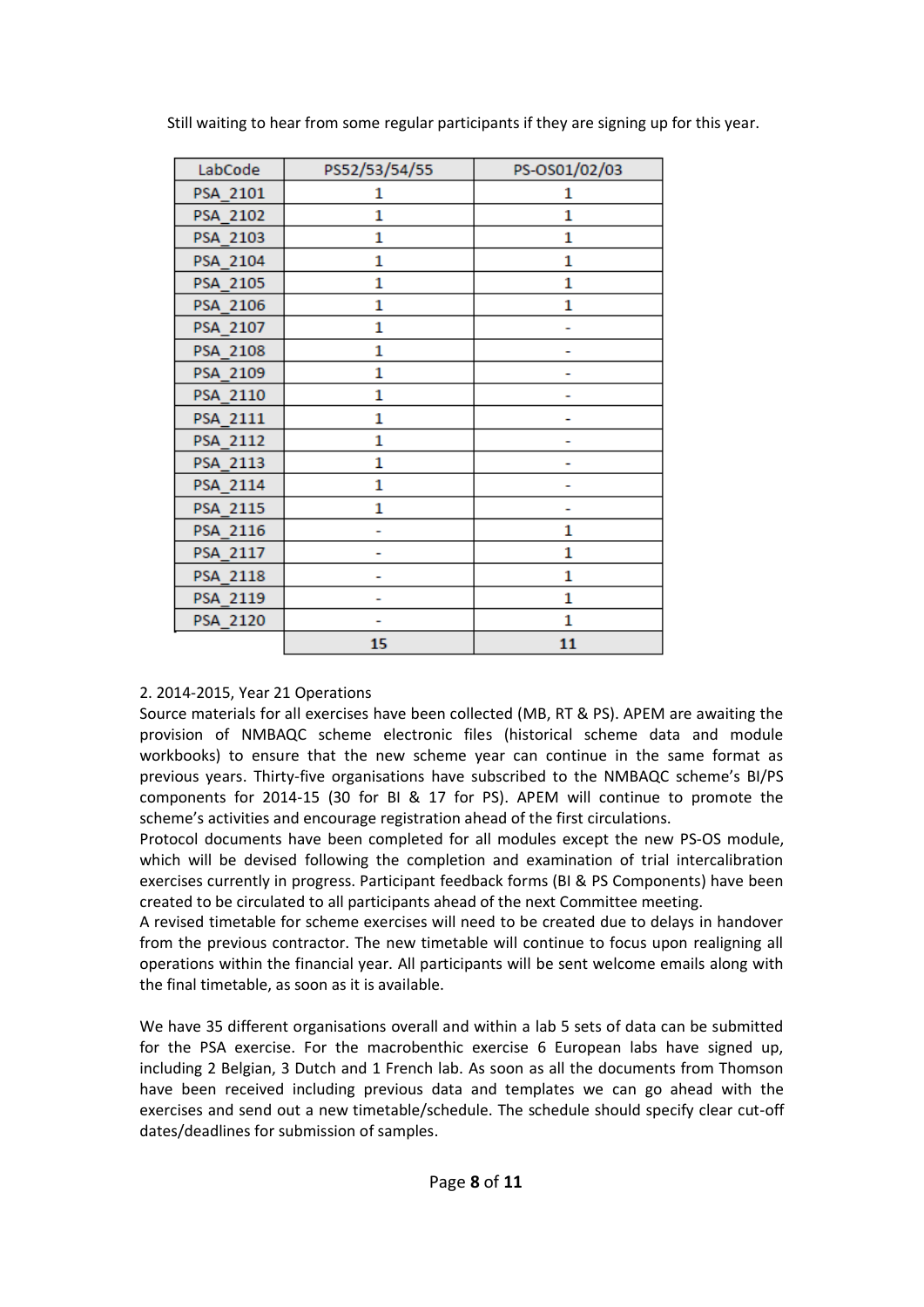#### 3. Workshops

A benthic invertebrate expert workshop is planned for w/c 10th November 2014 at Dove Marine Laboratory, Cullercoats. The tentative programme comprises three days for Sabellidae (Prof Adriana Giangrande, Lecce University, Italy) and one day for Sipuncula (Dr Monika Kedra, Institute of Oceanology, Poland).

The cost for the workshop is likely to be £600-£625 per participant.

It may be an idea to have an expert workshop more often than once every two years and hold the beginner's one on request as there is always more interest for the expert workshops. Action Astrid to put on the agenda for next meeting to discuss.

It would be good if we can send out the booking form for the invert workshop out now. The form should specify that fees cannot be refunded if the workshop does go ahead.

David Hall will keep the NMBAQC Contract managers and Financial manager up-to-date with a monthly detailed report. Also, they have renumbered the labs to create a code that explains which component and which year the data are from. It would be good if the same could be done for the other components. Action Jim to contact Thomson and action Mandy to contact Clare/Emma to see if this can be arranged.

#### **PSA update**

The EA have a subgroup that is going to look into the IQI development for universal Hammon-Grabs, they are just awaiting confirmation of funding for this programme. Claire Mason would like to be involved in this subgroup, especially to look at potential problems arising with bimodal/polymodal PSA distributions. It will be a subgroup of the HBDSEG benthic subgroup who will be investigating the IQI tool. Action Mandy to contact Graham to arrange that Claire can participate in the IQI subgroup discussions.

Claire is also still working on the pass/fail criteria for the PSA tests, and hopes to finish this by next week. We're also working on a new protocol for subsampling which we are bench testing at the moment. We plan to send out another sample with a protocol to test. The new subsampling protocol should then iron out any variations. We are doing an intercalibration test with the Leeds laboratory which should help us with the Own Sample test.

The year 19 and 20 PSA reports have been revised and the workshop report will be send out with the revised guidance on subsampling once this has been completed.

### **Benthic Invertebrates update**

Issues with Year 20 own samples are as yet not resolved, but this is a contractual matter between EA and Thomson Ecology. The NMBAQC committee is very concerned it is dragging on and on and will result in serious delays. Thomson has promised to deliver a NMBAQC file transfer to me (which will assist David Hall with Year 21 templates etc.) but nothing has been delivered yet. Action Myles/ Mandy to produce a note to inform participants where we are at and what the next steps will be regarding the outstanding samples.

The Year 19 Statements of Performance have been signed by Tim and will be sent out shortly.

### **Zooplankton update**

We are currently collating information on what species the UK zooplankton labs are analysing so we can aim for a small initial ring test in autumn or early winter. The aim is for the results to be discussed at the end of the SAHFOS zooplankton workshop which is currently being organised and is likely to be held June 2015, either week commencing 22nd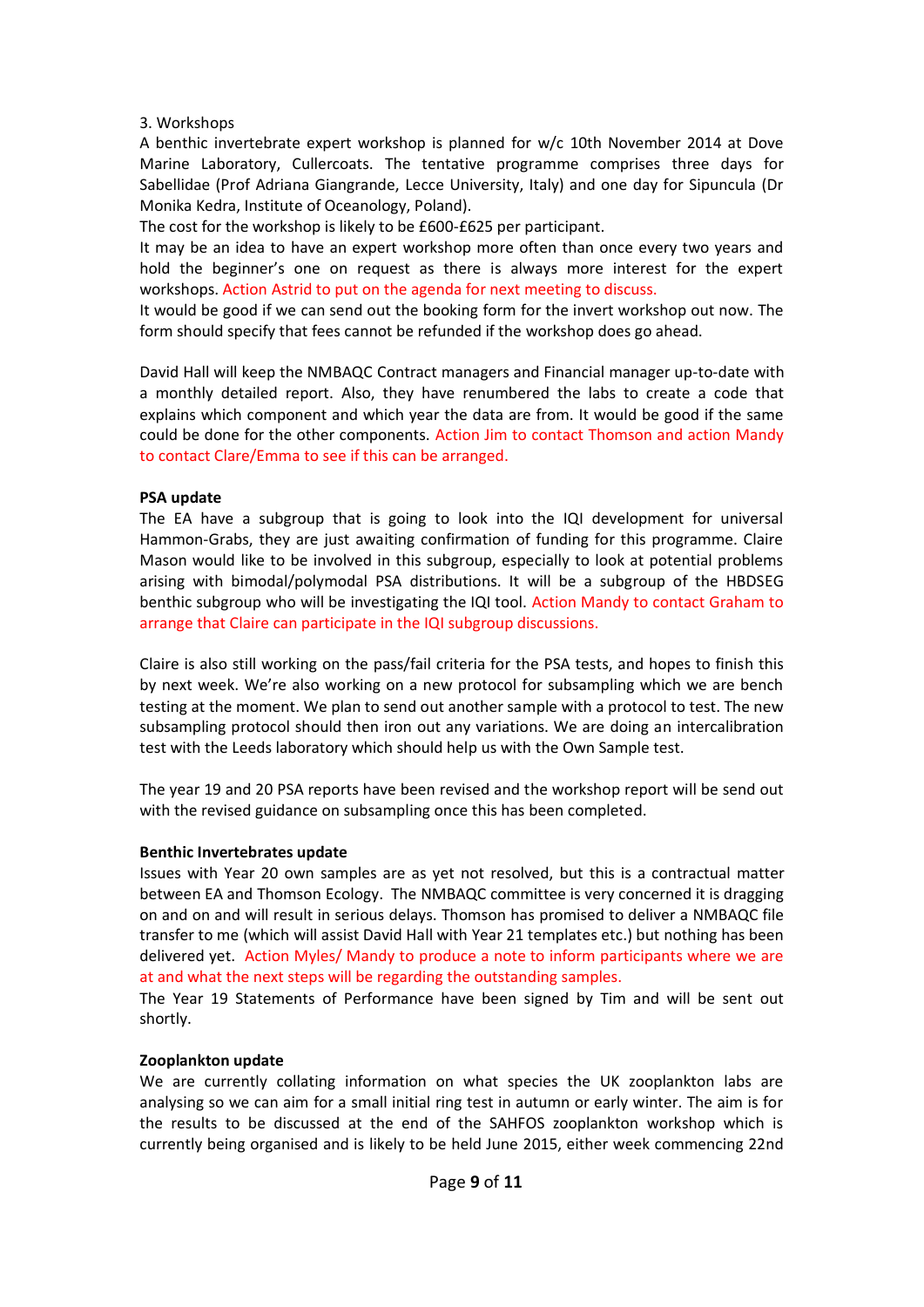June or the week after. So far 6 UK labs have shown an interest in undertaking a zooplankton trial ring test (Apem, Marine Ecological Services, Cefas, Marine Scotland Science, SEPA and Jacobs).

#### **AOB**

*Year 19 annual report*. Astrid has sent out a revised version of the Annual report. Action all to send feedback to Astrid. Action Mandy to help draft the paragraph on the statutory drivers, which for year 19 should also include the MCZ process.

*Question from Clare Scanlan regarding data policy* (what happens with material produced for NMBAQC, incl workshop taxonomic guides, photographs etc). This is either stated explicitly within the contract. If not, then the contractor doing the work should be asked before using this material.

#### *Contractor's representative*

Regarding the Benthic Invertebrate Component:

"1. Taxonomy vs identification

I have recently had a look through some of the keys on the NMBQC website and compared them to older workshop type keys and it seems to me that the old approach in working through these new keys has changed. The old workshop keys (e.g. Garwood, 1981 on Syllidae)) are all simple to follow with clear, obvious features to look for. However, some of the new keys are more complex and highlight features that are either difficult to see, or the keys are difficult to follow for identifiers as opposed to pure taxonomists. Two examples are the Lumbrineridae and Syllidae keys. The former means the animals have to be cut open to find the jaws to establish the ID of the animal and the latter starts with the need to look for tiny features on animals at the very first stage of the key.

My feeling is that the keys for identifiers should be simple and straight forward to use with easily recognised features. The more complicated keys such as those on the Lumbrineridae should be used as working documents for the pure taxonomists in their endeavour to move the taxonomy and classification of fauna forwards. The results of these endeavours should only be released once the ID has been established fully and new simplistic keys should be produced to allow mortal identifiers to use them to a high and consistent level.

2. This leads to my next point; namely that several faunal groups (perhaps even most) are still very much under development and the taxonomy is unclear. With species such as Lumbrineris gracilis vs Lumbrineris cingulata/aniara it seems better in my eyes that until the species has been fully established, there is a need to use a simpler version and more consistent naming of a taxa such as L gracilis until the classification has finally been established e.g. L. gracilis agg. rather than creating new species that are still uncertain (L. cingulata/aniara).

3. My final comment for now is the use of the Syllidae key based on San Martin. I understand fully the need to be open-minded with regards to the possibility of new species being found and established within UK waters. However, until the species are fully established and agreed upon by the taxonomic community, is it not better to use simpler (going back to point 1) and fully established keys (e.g. Garwood, 1982) before new complicated (and uncertain?) keys are being more widely used?

All these points are linked I suppose but having gone through a process to assess these problems recently it seems to me that these issues need to be discussed further. In my opinion the use of simple keys where obvious features are used to establish and identify species is crucial as it will result in much more consistent results and data sets across the UK whilst complicated keys with features hard to distinguish will result in poor quality data